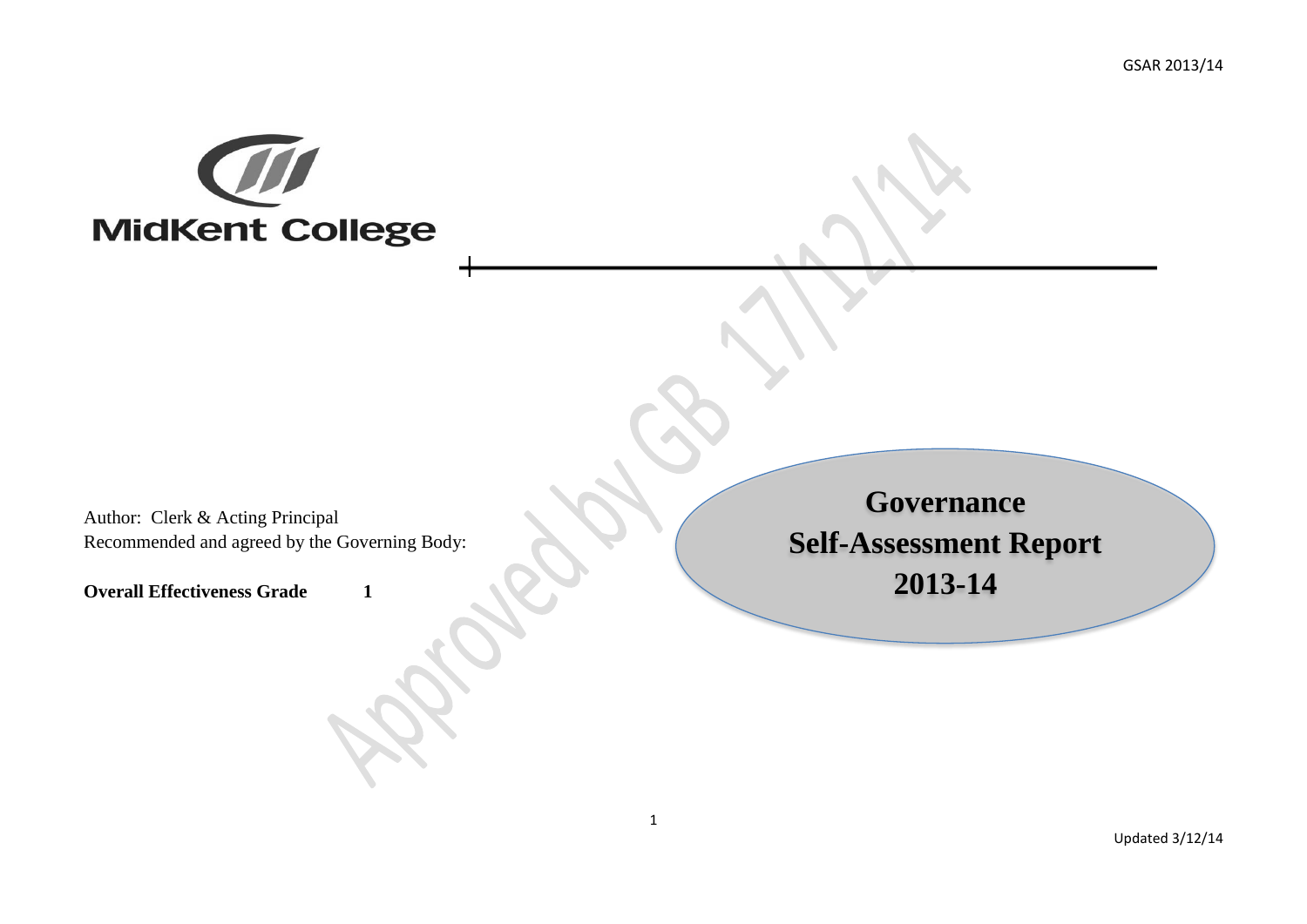## **Context**

This report addresses some of the key question on governance set out in the Common Inspection Framework (CIF) and Inspectors Handbook used to inspect Colleges along with the self-assessment input from the sub-committees inspect Colleges along with the self-assessment input from the sub-committees.

|                                                                                                                  |        |                 |                |                                                                                                    | <b>Evidence and Source</b> |
|------------------------------------------------------------------------------------------------------------------|--------|-----------------|----------------|----------------------------------------------------------------------------------------------------|----------------------------|
|                                                                                                                  |        |                 |                | The Governing Body (GB) comprises 22 members. Membership includes two staff members, together with |                            |
| the Student Union President (Sabbatical Post) and Vice President. The skills matrix and experience of the        |        |                 |                |                                                                                                    |                            |
| Board is a real strength and it strives to maintain this with the support of the Search & Governance $(S & G)$   |        |                 |                |                                                                                                    |                            |
| Committee.                                                                                                       |        |                 |                |                                                                                                    |                            |
|                                                                                                                  |        |                 |                |                                                                                                    |                            |
|                                                                                                                  | MALE % | <b>FEMALE %</b> | % of which are |                                                                                                    |                            |
|                                                                                                                  |        |                 | <b>BAME</b>    |                                                                                                    |                            |
| GB members                                                                                                       | 57     | 43              | 10             |                                                                                                    |                            |
| MKC Group Employees (inc.                                                                                        | 49     | 51              | 3.6            |                                                                                                    |                            |
| MKCTS)                                                                                                           |        |                 |                |                                                                                                    |                            |
| Learner Population                                                                                               | 55     | 45              | 10             |                                                                                                    |                            |
| Local Community (of                                                                                              | 49     | 51              | Total 10.2     |                                                                                                    |                            |
| working age)                                                                                                     |        |                 |                |                                                                                                    |                            |
| Medway                                                                                                           |        |                 | 8.4            |                                                                                                    |                            |
| Maidstone                                                                                                        |        |                 | 5.9            |                                                                                                    |                            |
|                                                                                                                  |        |                 |                |                                                                                                    |                            |
| The board meets five times a year and is focused on ensuring the College is making progress towards              |        |                 |                |                                                                                                    | Search & Governance        |
| achieving its strategic objectives. Members also attend a Strategic Governor/SLT Away Day which has a            |        |                 |                |                                                                                                    | Committee meeting          |
| particular focus on long term strategic planning. Governors have a clear view of their role and responsibilities |        |                 |                |                                                                                                    | minutes                    |
| and provide the Principal and senior staff with good levels of challenge and support to ensure the College       |        |                 |                |                                                                                                    |                            |
| improves and has a positive impact on the communities it serves. They make informed and transparent              |        |                 |                |                                                                                                    |                            |
| decisions with all minutes and papers (unless they are deemed confidential) available to the public on the       |        |                 |                |                                                                                                    |                            |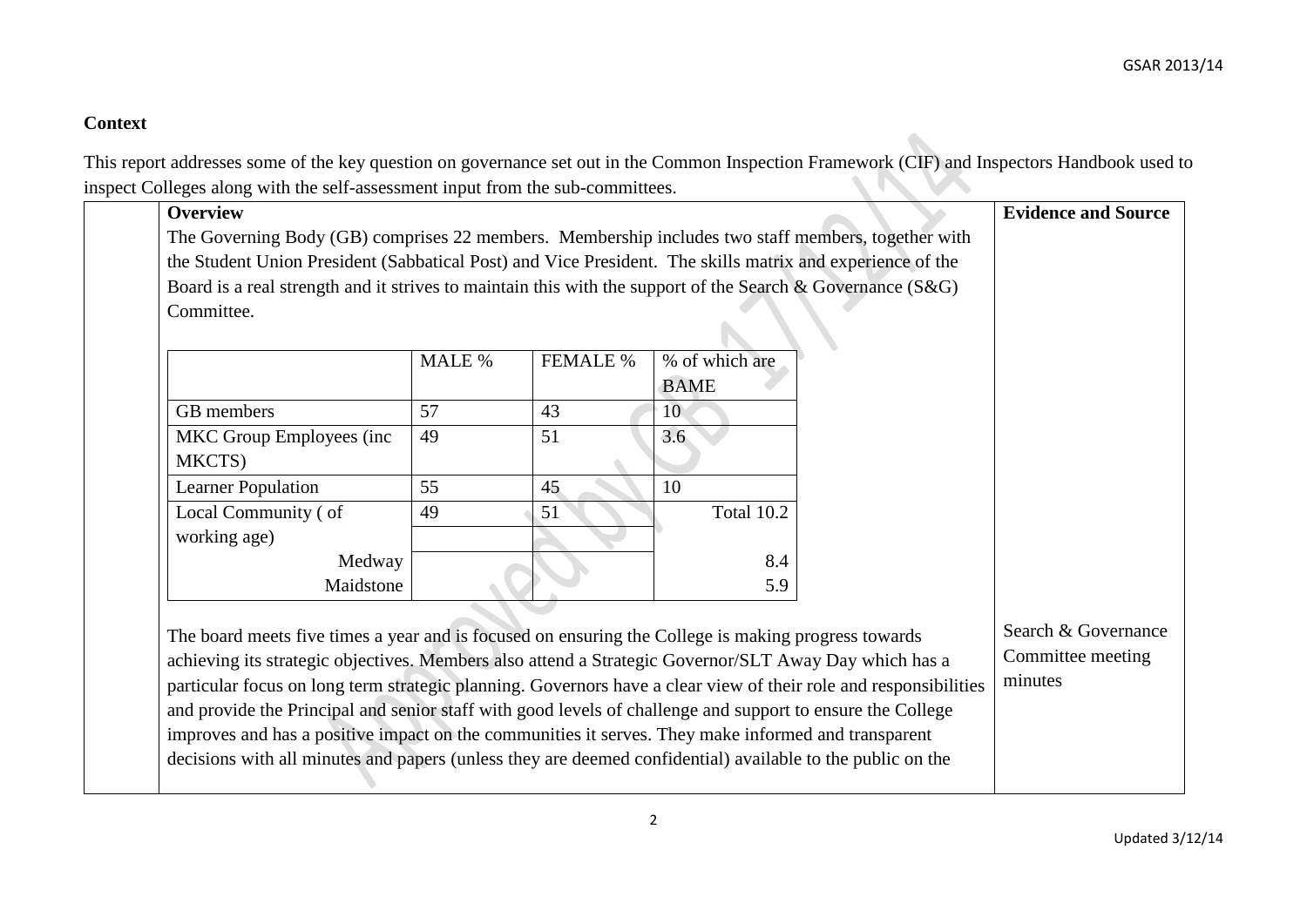| Committee to consider if they can be released as public documents.                                                                                                                                                                                                  |                                                                            |
|---------------------------------------------------------------------------------------------------------------------------------------------------------------------------------------------------------------------------------------------------------------------|----------------------------------------------------------------------------|
| The Governing Body comply with the Foundation Code of Governance (adopted 23 March 2012) and<br>adopted the Audit & Accountability Annex to the Code on 11 June 2013. They are either compliant or<br>working towards being compliant with all of the requirements. | Minutes of GB and<br>A&R.                                                  |
| <b>Strengths and Areas for Improvement:</b>                                                                                                                                                                                                                         |                                                                            |
| Strengths                                                                                                                                                                                                                                                           |                                                                            |
| Strong strategic Governance that helps to provide a clear and strong strategic direction for the<br>College.                                                                                                                                                        |                                                                            |
| Outstanding Financial Management and Control ensuring the College provides stakeholders with<br>excellent value for money.                                                                                                                                          | <b>GB</b> minutes<br><b>Skills Matrix</b>                                  |
| Excellent range and expertise of board members that helps to provide good challenge and support to<br>the Principal and senior staff.                                                                                                                               | <b>Committee mins</b><br>$\bullet$<br><b>SU</b> reports at GB<br>$\bullet$ |
| A strong and supportive Committee structure and membership that underpins the effectiveness of the<br>Governing Body and helps to ensure good overall effectiveness of the College.                                                                                 |                                                                            |
| Good engagement with students through Student Union President attendance at all committees and<br>Governing Body meetings to help ensure that student views are considered and acted upon.                                                                          |                                                                            |
| Open and transparent culture between Governors and the Senior Team.                                                                                                                                                                                                 |                                                                            |
| Effective use of key performance indicators and papers that enable Governors to identify the strengths<br>and weaknesses of the College and further improve the quality of teaching and learning for students.                                                      |                                                                            |
| Good attendance and involvement of Governors in GIV (Governor Informal Visits) and Link                                                                                                                                                                             |                                                                            |
| Schemes these support the Governors understanding of the Colleges strengths and weaknesses and to<br>help participate in self-assessment.                                                                                                                           |                                                                            |
| Regular and topical training sessions that help keep Governors informed and up to date                                                                                                                                                                              |                                                                            |
| Excellent induction and mentoring of new Governors to help ensure consistency.                                                                                                                                                                                      |                                                                            |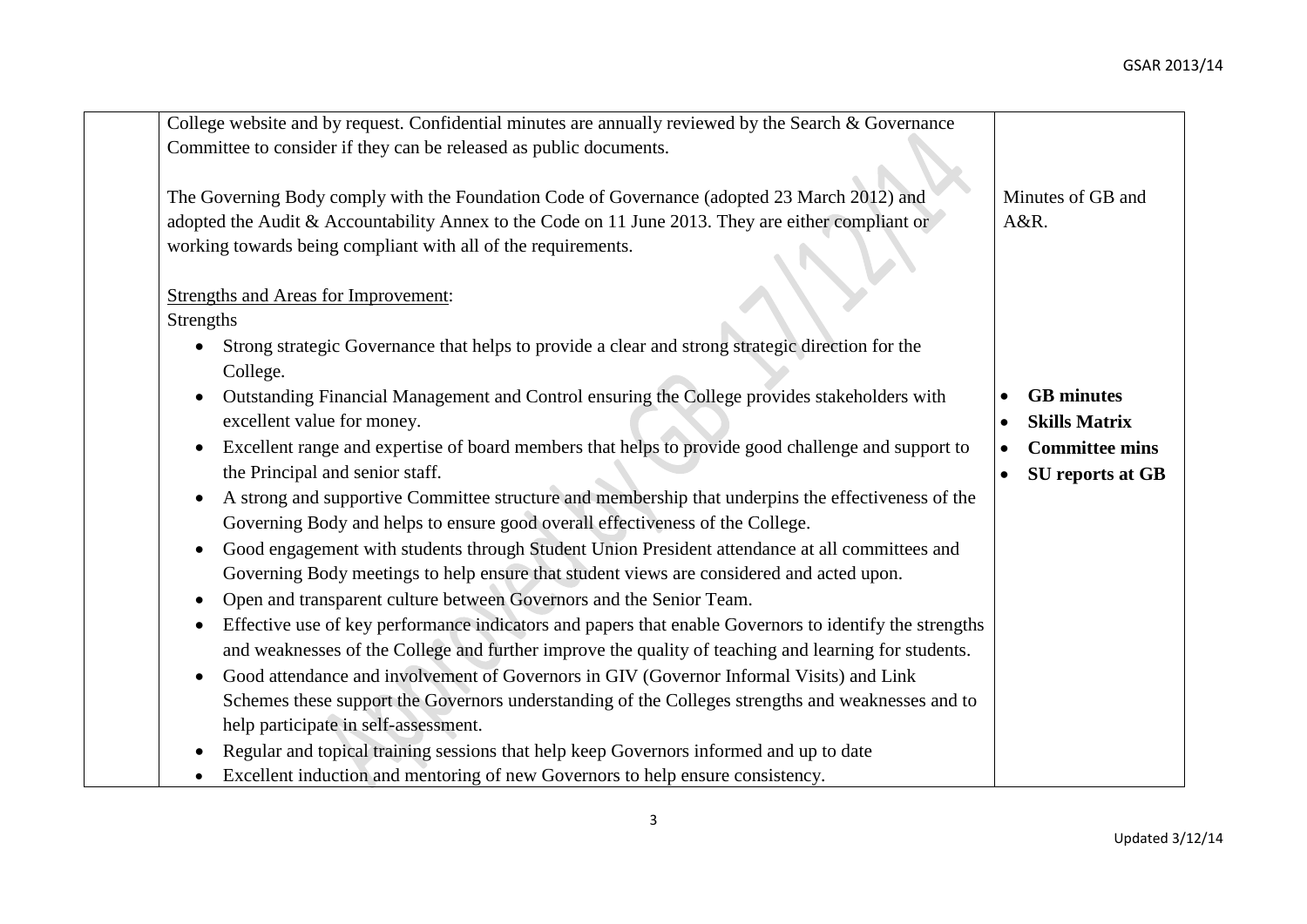| Areas for Improvement                                                                                                                                                                                                                            |  |
|--------------------------------------------------------------------------------------------------------------------------------------------------------------------------------------------------------------------------------------------------|--|
| Refine the number of items and papers by improving the use of summary sheets to enable more<br>$\bullet$<br>discussion at meetings.<br>Improve the communication of Governing Body decisions and actions to staff through the Staff<br>$\bullet$ |  |
| Governors.                                                                                                                                                                                                                                       |  |
| Encourage wider participation in the Governor Informal Visits Scheme (GIV) and Link Governor<br>$\bullet$<br>Scheme to further help to triangulate information presented by the College senior staff.                                            |  |
| Ensure all training for E&D and Safeguarding is completed by Governors.<br>$\bullet$                                                                                                                                                             |  |

**Septiment** 

| $\mathbf{1}$ | "Leaders and managers demonstrate an ambitious vision, have high expectations for what all students can achieve, and attain                                       |  |
|--------------|-------------------------------------------------------------------------------------------------------------------------------------------------------------------|--|
|              | high standards of quality and performance." Where there is a governing body inspectors will consider their effectiveness, including                               |  |
|              | how well they:                                                                                                                                                    |  |
|              |                                                                                                                                                                   |  |
| 1.1          | Know the provider and understand its strengths and weaknesses though appropriate involvement in                                                                   |  |
|              | self-assessment                                                                                                                                                   |  |
|              | The involvement of Student and Staff Governors in Committees and Governing Body meetings enables                                                                  |  |
|              | Governors to understand and challenge the strengths and weaknesses of the College.                                                                                |  |
|              | Membership of the Quality, Teaching & Learning Committee ensures there is regular, and thorough scrutiny<br>of the quality of teaching, learning $\&$ assessment. |  |
|              | The production of accurate and timely data and reports provide Governors with the right information to help                                                       |  |
|              | them recognise strengths and weaknesses of the College.                                                                                                           |  |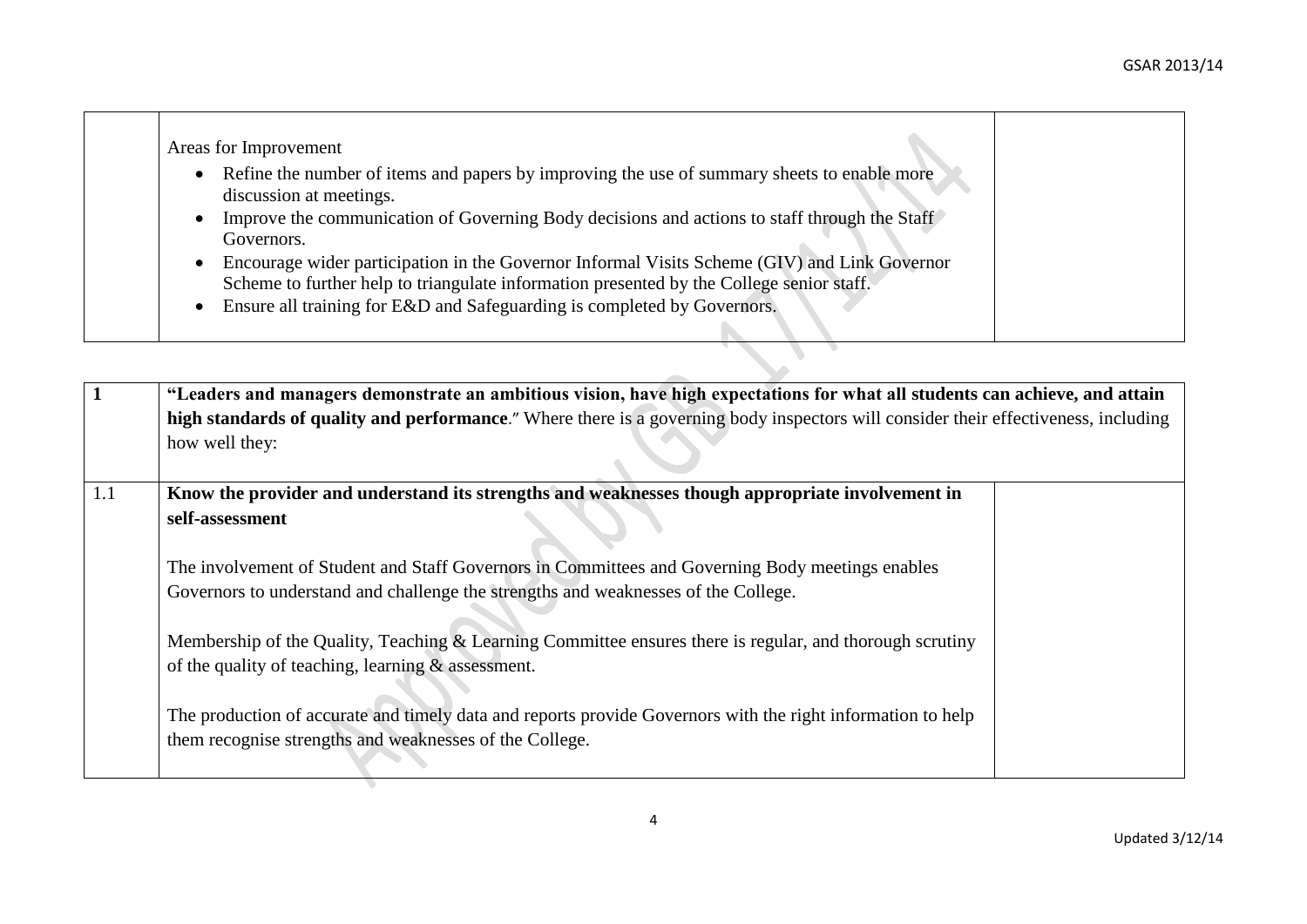| A range of training sessions both external and internal help ensure Governors have a good understanding of  | Mike Dowden 24/2/14 |
|-------------------------------------------------------------------------------------------------------------|---------------------|
| self-assessment. For examples Governor training around Inspection and self-assessment was held in           | $\&$                |
| November 2013 and July 2014 and external events such as the Teaching, Learning & assessment -               | Michael Blanning    |
|                                                                                                             | attended 27/9/14    |
| The Role of Governors in Monitoring Quality and College Governance leadership is being developed.           |                     |
|                                                                                                             |                     |
| The Governor Informal Visits (GIV) scheme provides an opportunity to engage with students and learn about   |                     |
| their experience but also see the impact of decisions made by Governors on students.                        |                     |
|                                                                                                             |                     |
| The Governor link scheme also provide opportunities to enable Governors to ask challenging questions to     |                     |
| senior managers.                                                                                            |                     |
|                                                                                                             |                     |
| All Committees undertake self-assessment at the end of each year which feeds into the Governance Self-      |                     |
| Assessment Report.                                                                                          |                     |
| The Quality Department conduct three surveys a year; Induction (September), Teaching & Learning (March)     |                     |
| and end of year (June). The outcomes of these are reported through the Quality Teaching and Learning        |                     |
| Committee (QTL) on which the Governors with special responsibility for Quality (Andy Start and Mike         |                     |
| Dowden) sit. The QTL meets once a term to monitor the quality assurance of the procedures. The findings of  |                     |
| the QTL are reported to the Governing Body.                                                                 |                     |
| The SU President presents a Student Union report at each Governing Body meeting.                            |                     |
|                                                                                                             |                     |
| The College Self-Assessment report is presented to the Governing Body annually in December and the          |                     |
| College Observation report annually in July. In between these two meetings the Key Performance Indicators   |                     |
| (KPIs) scorecard and Principal's report is presented at every meeting to monitor the College's performance. |                     |
| This enables members to make informed decisions.                                                            |                     |
|                                                                                                             |                     |
|                                                                                                             |                     |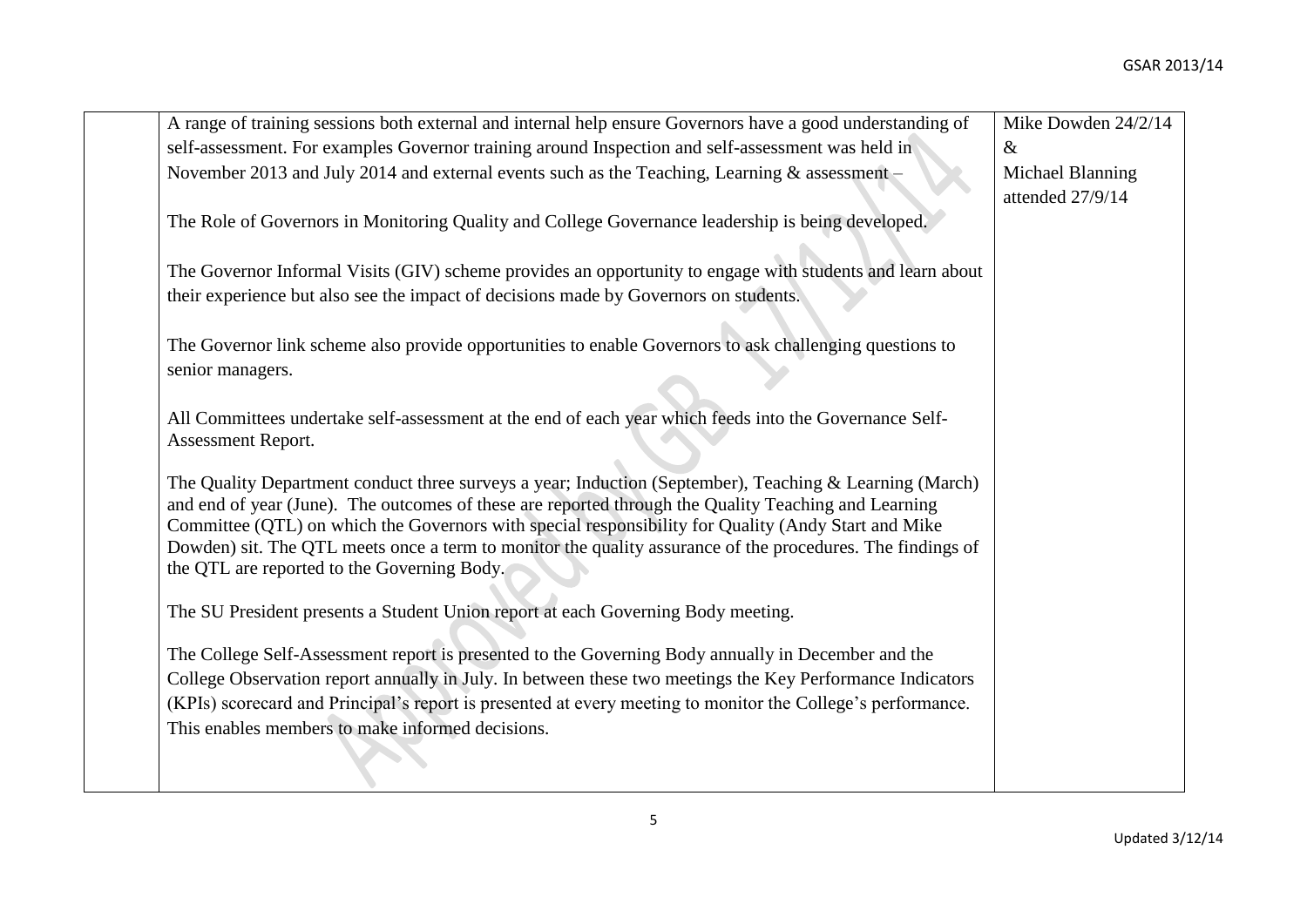| 1.2 | Support and strengthen the provider's leadership and contribute to shaping its strategic direction                                                                                                                                                                                                                                                                                                                                                                                                                                                                                                                                                                                                                                           |                                     |
|-----|----------------------------------------------------------------------------------------------------------------------------------------------------------------------------------------------------------------------------------------------------------------------------------------------------------------------------------------------------------------------------------------------------------------------------------------------------------------------------------------------------------------------------------------------------------------------------------------------------------------------------------------------------------------------------------------------------------------------------------------------|-------------------------------------|
|     | The expertise and skills of Governors enables them to provide sufficient input into shaping the Colleges<br>strategic direction and to support the Senior Leadership.<br>The Governing Body is good at making key strategic decisions that help shape the future of the College for<br>example, 'pay more expect more' in order to secure the best teaching staff for students; the change to<br>Principal/CEO role to ensure stability and the approval of the Medway and Maidstone developments to<br>provide students the best facilities. They received a report explaining the financial pressures facing the FE<br>Sector from the CEO on 4 June 2014. This information informed their strategic thinking for the next three<br>years. | GB minutes and<br>papers $(4/6/14)$ |
|     | The College's Strategic Priorities and Mission was reviewed in 2012/13 with the Advisory Committees<br>contributing to this process through a series of workshops to ensure that stakeholders and learners were<br>involved in their production. The Governing Body are instrumental in setting the strategic priorities the first<br>of which is to provide first rate teaching. The sessions at the Away Day on February 2014 were centred on<br>the review of the Strategic Priorities and consequently amended.<br>The Governing Body agree and set stretching targets for the College. They provide challenge and an external<br>perspective at each Governing Body meeting.                                                            |                                     |
|     |                                                                                                                                                                                                                                                                                                                                                                                                                                                                                                                                                                                                                                                                                                                                              |                                     |
| 1.3 | Provide challenge and hold the accountable officer and other senior managers to account for                                                                                                                                                                                                                                                                                                                                                                                                                                                                                                                                                                                                                                                  |                                     |
|     | improving quality of learning and the effectiveness of performance management systems:                                                                                                                                                                                                                                                                                                                                                                                                                                                                                                                                                                                                                                                       |                                     |
|     | Detailed questioning at Committees and full Governing Body of senior managers helps to ensure that the                                                                                                                                                                                                                                                                                                                                                                                                                                                                                                                                                                                                                                       | GB minutes                          |
|     | quality of learning improves.                                                                                                                                                                                                                                                                                                                                                                                                                                                                                                                                                                                                                                                                                                                |                                     |
|     | The production of accurate and timely data and reports provides Governors with the right information to help<br>them recognise the strengths and weaknesses of the College. This includes Key Performance Indicators<br>(KPIs) that allow Governors to check what is being said by senior managers.                                                                                                                                                                                                                                                                                                                                                                                                                                          | KPIs at every GB<br>meeting         |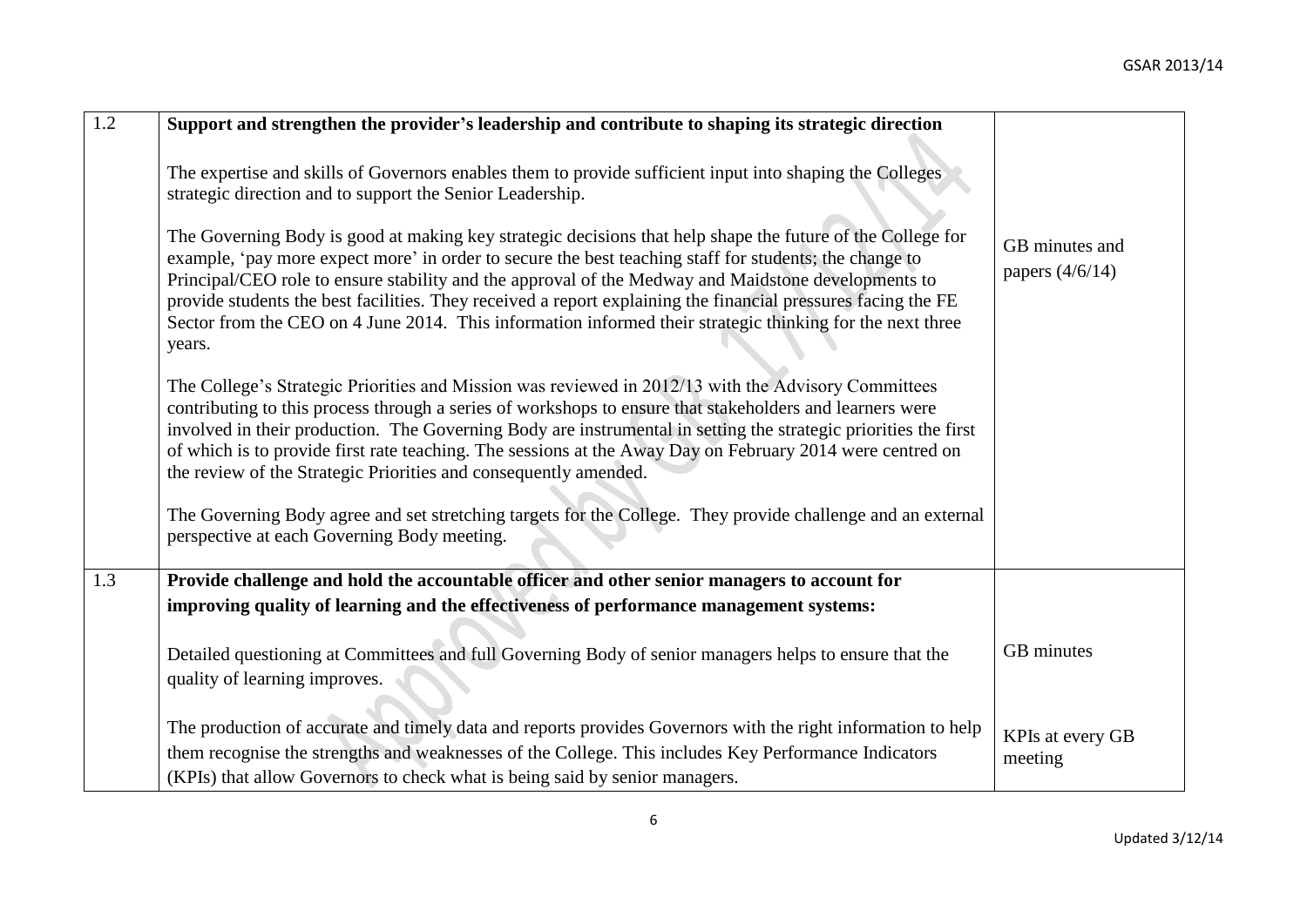|     | The Governor link schemes also provide opportunities to enable Governors to ask challenging questions to<br>senior managers.<br>Members of the of the College's Talent Development Scheme for staff regularly attend GB to observe the<br>challenge and accountability of Governors and the senior team.                                                                                                                                                                                             |             |
|-----|------------------------------------------------------------------------------------------------------------------------------------------------------------------------------------------------------------------------------------------------------------------------------------------------------------------------------------------------------------------------------------------------------------------------------------------------------------------------------------------------------|-------------|
| 1.4 | Governors have the skills and experience to fulfil their duties and to ask challenging questions to raise                                                                                                                                                                                                                                                                                                                                                                                            |             |
|     | or maintain high standards and secure positive outcomes for students:                                                                                                                                                                                                                                                                                                                                                                                                                                |             |
|     | The Search & Governance Committee conduct an annual review of the skills audit to ensure that the skills<br>and experience of Governors is that which is required by the Board. Skills range from financial management<br>to engineering. As vacancies arise any skills gaps are addressed and taken into account when appointing new<br>members.                                                                                                                                                    | S&G minutes |
|     | All College Faculties have been allocated a Link Governor. As part of the scheme they engage with students<br>and are available to contribute to the Faculty self-assessment. This scheme helps members understand more<br>at grass-roots level and informs challenging questions to senior managers at Board meetings.                                                                                                                                                                              |             |
|     | To strengthen this in 2012/13 a Governor Informal visits (GIV) scheme was introduced. The GIV scheme<br>provides an opportunity to engage with students and learn about their experience and to see the impact of<br>decisions made by Governors on students. These are reported to the QTL Committee. Governors received a<br>training session from members of the Student Voice and Youth Work team on 26 March 2014 to enable them<br>to further understand the issues faced by the student body. |             |
|     | The Governing Body has been further strengthened with the appointment of two new Governors specifically<br>to add scrutiny to the QTL Committee.                                                                                                                                                                                                                                                                                                                                                     |             |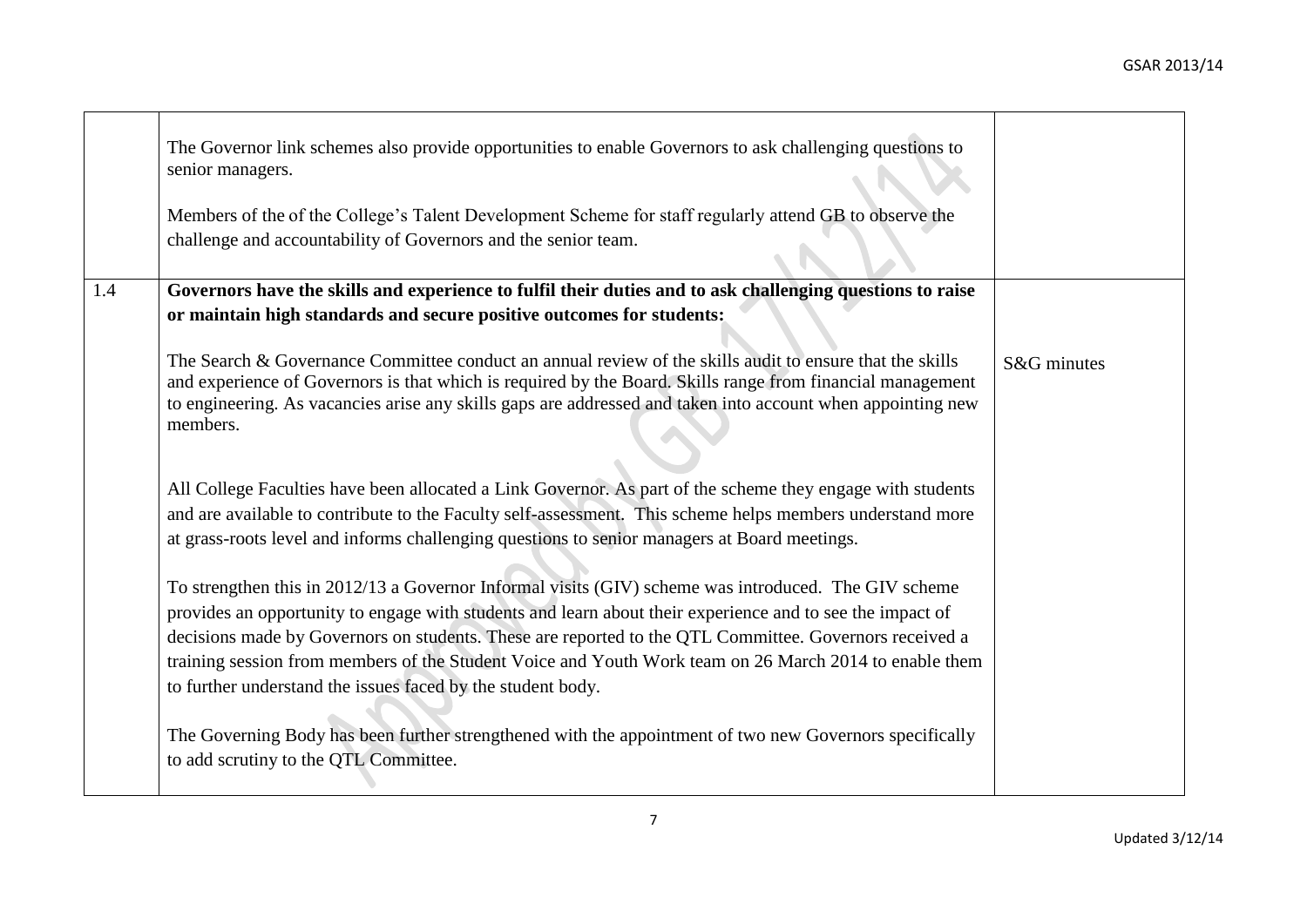| $\overline{2}$ | Leaders and managers actively promote equality and diversity, tackle bullying and discrimination, and narrow the<br>achievement gap. To make this judgement, inspectors will evaluate the extent to which and take into account:                                                                                                                                                                                    |                                     |
|----------------|---------------------------------------------------------------------------------------------------------------------------------------------------------------------------------------------------------------------------------------------------------------------------------------------------------------------------------------------------------------------------------------------------------------------|-------------------------------------|
| 2.1            | Training in equality and diversity is effective and governors understand their roles and responsibilities                                                                                                                                                                                                                                                                                                           |                                     |
|                | in relation to equality and diversity.                                                                                                                                                                                                                                                                                                                                                                              |                                     |
|                | The HR Director presents the E&D Annual Report to the Governing Body to bring them up to date and<br>ensure they were aware of their roles and responsibilities. This is also included in the induction pack for new<br>Governors. The high quality of papers produced enables Governors to understand their roles and<br>responsibilities.                                                                         | GB minutes 26/3/14                  |
|                |                                                                                                                                                                                                                                                                                                                                                                                                                     |                                     |
| 2.2            | whether effective action is taken to ensure that the ethnic profile of governors broadly reflects that of the<br>learner population                                                                                                                                                                                                                                                                                 |                                     |
|                | The Search & Governance Committee monitor the ethnic profile of members within their monitoring remit<br>and by advertising with the Governors One Stop Shop (GOSS) the Committee works hard to reach candidates<br>from all backgrounds. Equal Opportunities data is collected from all Governing Body members to allow for<br>comparisons to College Group employees and local community as well as other Boards. | S&G Committee<br>minutes and papers |
| 2.3            | The arrangements for reporting on the promotion of equality and diversity to governors                                                                                                                                                                                                                                                                                                                              |                                     |
|                | The production of accurate and timely data and reports provide Governors with the right information to help<br>them recognise strengths and weaknesses of the College.                                                                                                                                                                                                                                              | <b>KPIs</b>                         |
|                | The high standard of papers produced allows Governors to understand these fully.                                                                                                                                                                                                                                                                                                                                    | GB minutes 26/3/14                  |
|                |                                                                                                                                                                                                                                                                                                                                                                                                                     |                                     |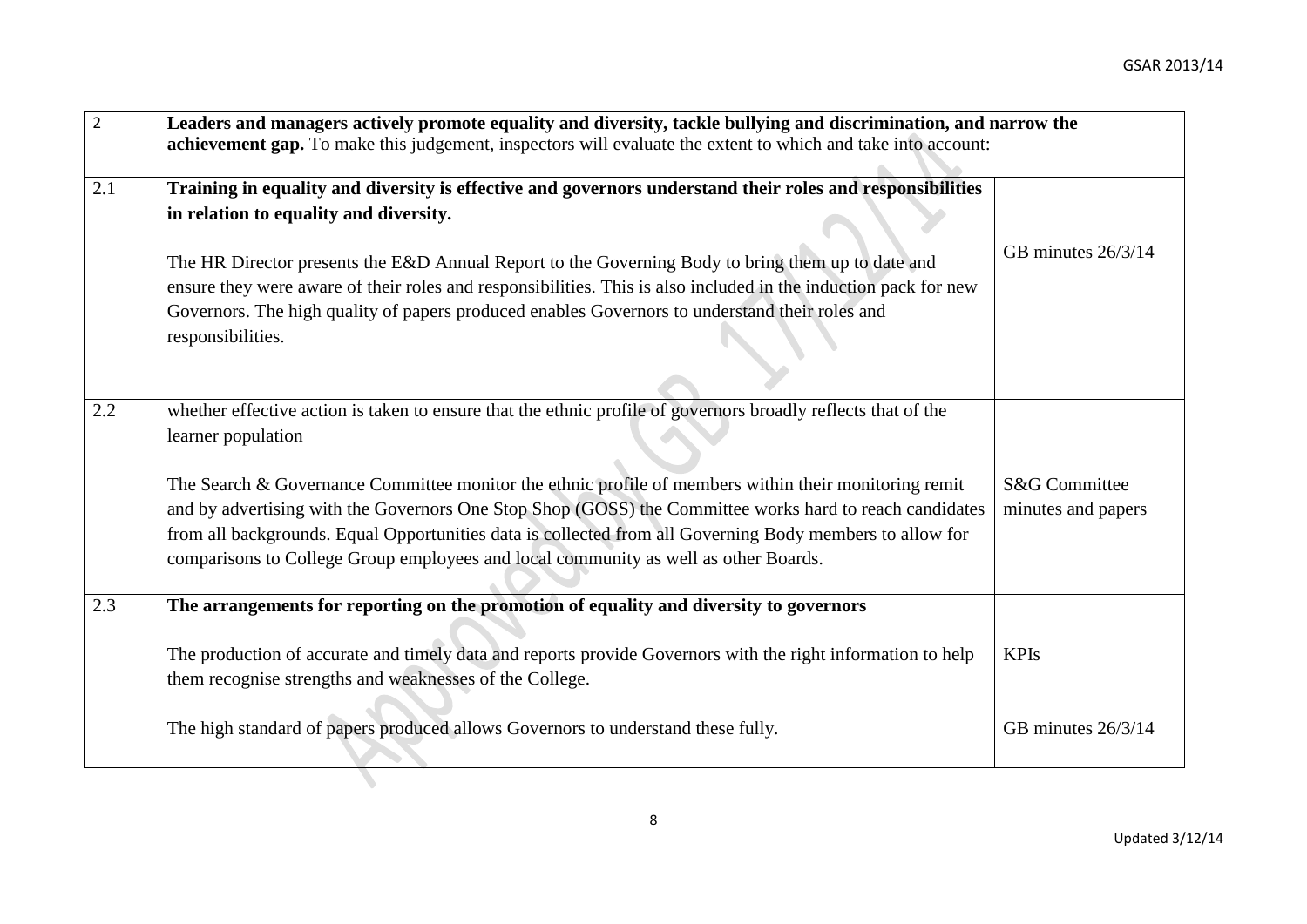|                | The HR Director presented the E&D Annual report to the Governing Body at their meeting on 26 March<br>2014 to bring them up to date and ensure they were aware of their roles and responsibilities. This is also<br>included in the induction pack for new Governors. The high quality of papers produced enables Governors to<br>understand their roles and responsibilities. |                            |
|----------------|--------------------------------------------------------------------------------------------------------------------------------------------------------------------------------------------------------------------------------------------------------------------------------------------------------------------------------------------------------------------------------|----------------------------|
| 2.4            | The effectiveness of arrangements to protect students from bullying, harassment and discrimination,                                                                                                                                                                                                                                                                            |                            |
|                | including training for governors on equality and diversity                                                                                                                                                                                                                                                                                                                     |                            |
|                | The high standard of papers produced allows Governors to understand these arrangements. This includes an<br>annual report of disciplinary cases as well as regular visits to curriculum areas to talk about student<br>behaviour.                                                                                                                                              |                            |
| $\overline{3}$ | Leaders and managers safeguard all students. To make this judgement, inspectors will evaluate the extent to which:                                                                                                                                                                                                                                                             |                            |
| 3.1            | Governors receive appropriate training on safeguarding, which is updated regularly                                                                                                                                                                                                                                                                                             |                            |
|                | The Assistant Principal for Student Support presented a Safeguarding Report to Governors on 18 December<br>2013 regarding the main activities during the previous year. Safeguarding is a regular slot on the training<br>cycle for Governors and updates are brought to the Board as required.                                                                                | GB minutes 18/12/13        |
|                | The appointment of a new Safeguarding Governor was recommended at S&G on September 2013 and the<br>appointment approved at Governing Body meeting on 16 October 2013.                                                                                                                                                                                                          | S&G 17/9/13 GB<br>16/10/13 |
|                | All staff for whom it is required to have that required to have a Disclosure and Barring Service (DBS) check                                                                                                                                                                                                                                                                   |                            |
|                | have been checked or are awaiting confirmation from the DBS office, with risk assessments having been                                                                                                                                                                                                                                                                          |                            |
|                | carried out. The HR department monitor compliance. AOC advise that Colleges are not eligible to request                                                                                                                                                                                                                                                                        |                            |
|                | barring information for Governors as under the new definition they are not considered as working in                                                                                                                                                                                                                                                                            |                            |
|                | regulated activity.                                                                                                                                                                                                                                                                                                                                                            |                            |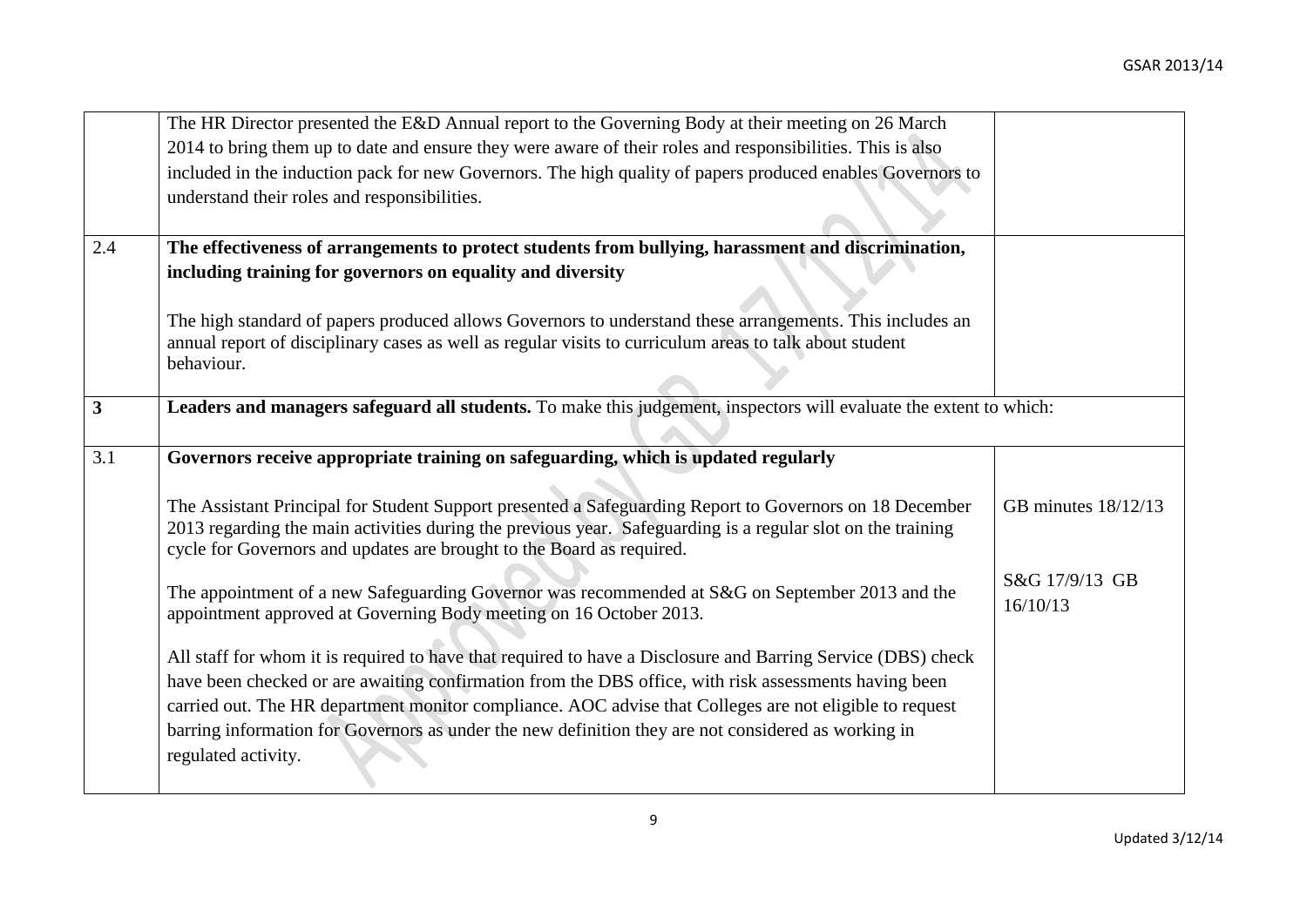| 3.2.           | Governors fulfil legislative requirements, such as those for disability, safeguarding, and health and        |                    |
|----------------|--------------------------------------------------------------------------------------------------------------|--------------------|
|                | safety                                                                                                       |                    |
|                |                                                                                                              | GB meeting 16/7/14 |
|                | Governors received an overview of legislative change for LLDD/SEN and their implications and                 |                    |
|                | responsibilities for FE College including Governors following the changes to Part 3 of the Children's and    |                    |
|                | Families Act.                                                                                                |                    |
|                |                                                                                                              |                    |
| $\overline{4}$ | To what extent do the GB Committees support and feed information to the Board:                               |                    |
|                |                                                                                                              |                    |
|                | The GB has the following Committees:-                                                                        |                    |
| 4.1            | Audit & Risk Committee                                                                                       |                    |
|                |                                                                                                              |                    |
|                | The management of strategic risk remains a real strength of the Audit & Risk Committee. Strategic Risk       |                    |
|                | owners are invited to the meetings to present a 'deep dive' report regarding their risk. Following the       |                    |
|                | Committee self-assessment the deep dive content has been strengthened to increase management focus and       |                    |
|                | committee understanding. The full review of the risk register has resulted in the register becoming more     | A&R Committee      |
|                | embedded with owners and strong links to the Strategic Priorities. Regular closed sessions with internal and | Minutes            |
|                | external auditors report an excellent relationship with the College Management Team.                         |                    |
|                | The following Deep Dives were presented in 2013/14:-                                                         |                    |
|                | 17 September 2013 – Interim report on HE Development<br>26 November 2013 – English & Maths                   |                    |
|                | 25 February 2014 – Apprenticeships                                                                           |                    |
|                | 10 June 2014 - Benchmarking Exercise with Canterbury College<br>$\bullet$                                    |                    |
|                |                                                                                                              |                    |
|                |                                                                                                              |                    |
|                |                                                                                                              |                    |
|                |                                                                                                              |                    |
|                |                                                                                                              |                    |
|                |                                                                                                              |                    |
|                |                                                                                                              |                    |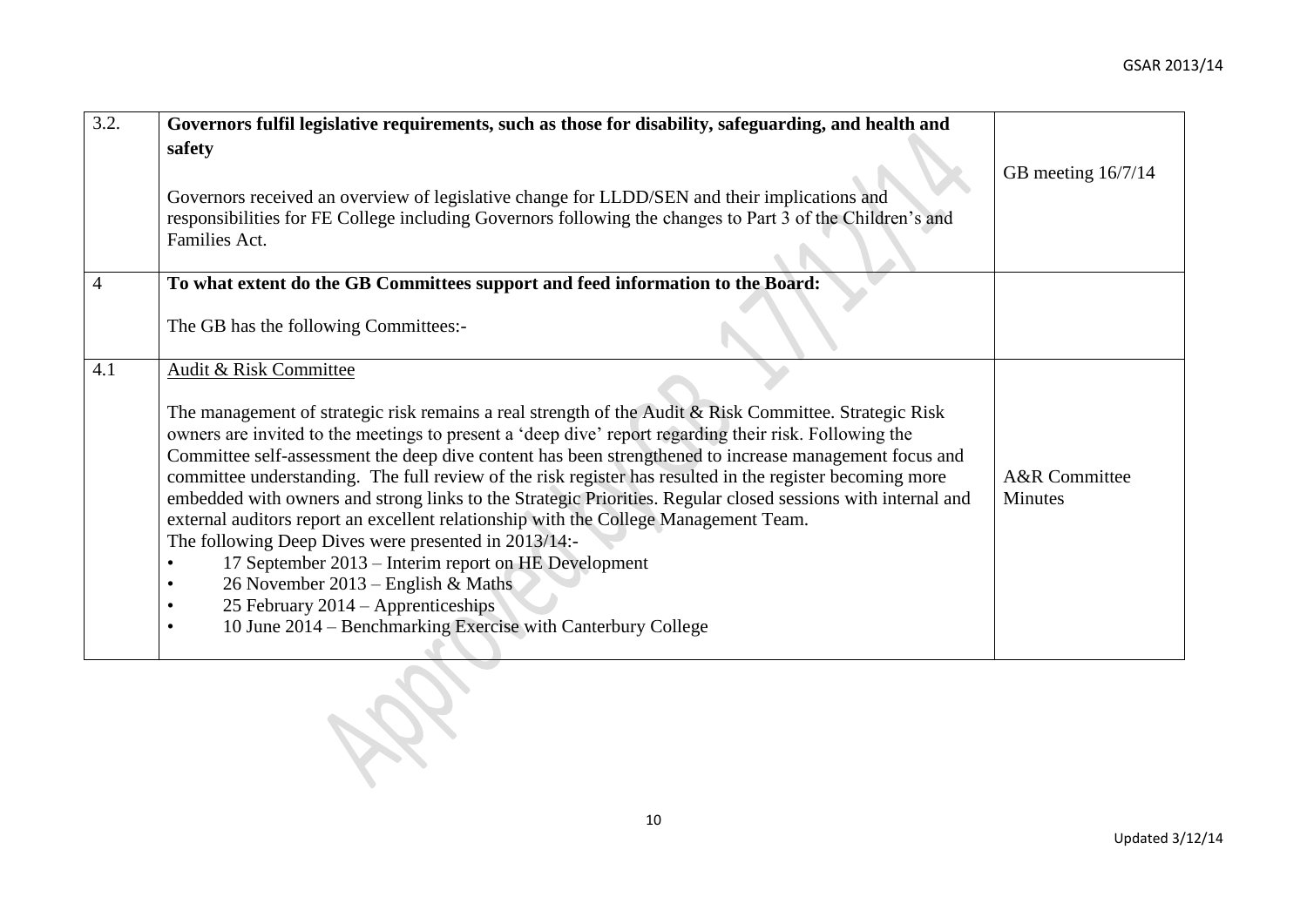| 4.2 | Finance & General Purposes (F&GP)                                                                                                                                                                            |                           |
|-----|--------------------------------------------------------------------------------------------------------------------------------------------------------------------------------------------------------------|---------------------------|
|     | F&GP closely scrutinise the management accounts at every meeting. A key activity in this year has been the                                                                                                   | <b>F&amp;GP</b> Committee |
|     | continue monitoring of the redevelopment of the Maidstone Campus and considering projects through MKC                                                                                                        | minutes                   |
|     | Aspire Ltd. After self-assessing against their terms of reference in this year the F&GP Committee made                                                                                                       |                           |
|     | improvements to their responsibilities to including HR and addressed the balance of their remit. The standing                                                                                                |                           |
|     | items continue to provide valuable information to the Committee and a summary of the Partnership Contacts                                                                                                    |                           |
|     | is regularly presented to the Governing Body.                                                                                                                                                                |                           |
|     | During their self-assessment of 2013/14 the Committee identified two strengths and two areas for                                                                                                             |                           |
|     | improvement which they have actioned.                                                                                                                                                                        |                           |
|     |                                                                                                                                                                                                              |                           |
| 4.3 | Search & Governance Committee (S&G)                                                                                                                                                                          |                           |
|     |                                                                                                                                                                                                              |                           |
|     | The Committee have continued to recruit well to any vacancies this year and this has addressed the balance of                                                                                                | S&G Committee             |
|     | skills and gender on the Board. The Governing Body has been further strengthened with the appointment of<br>two new Governors specifically to add scrutiny of teaching and learning. The Search & Governance | minutes                   |
|     | Committee continue to monitor attendance of individual members and at Committee level and the Chairman                                                                                                       |                           |
|     | takes actions as required. They also monitor the training and events attended by members. With the much                                                                                                      |                           |
|     | broader remit the Committee continues to consider any governance issues and policy as required. During this                                                                                                  |                           |
|     | year the Committee have agreed with the Board a process to evaluate new and existing Governors as well as                                                                                                    |                           |
|     | the Chairman to strengthen the Boards self-assessment. They have also taken advice and reviewed and                                                                                                          |                           |
|     | amended the Instrument and Articles and Standing Orders in line with the new management structure. The                                                                                                       |                           |
|     | Committee have recommended, and had agreed by the Board, policies as required including Mentoring and                                                                                                        |                           |
|     | Succession Planning.                                                                                                                                                                                         |                           |
|     |                                                                                                                                                                                                              |                           |
|     |                                                                                                                                                                                                              |                           |
|     |                                                                                                                                                                                                              |                           |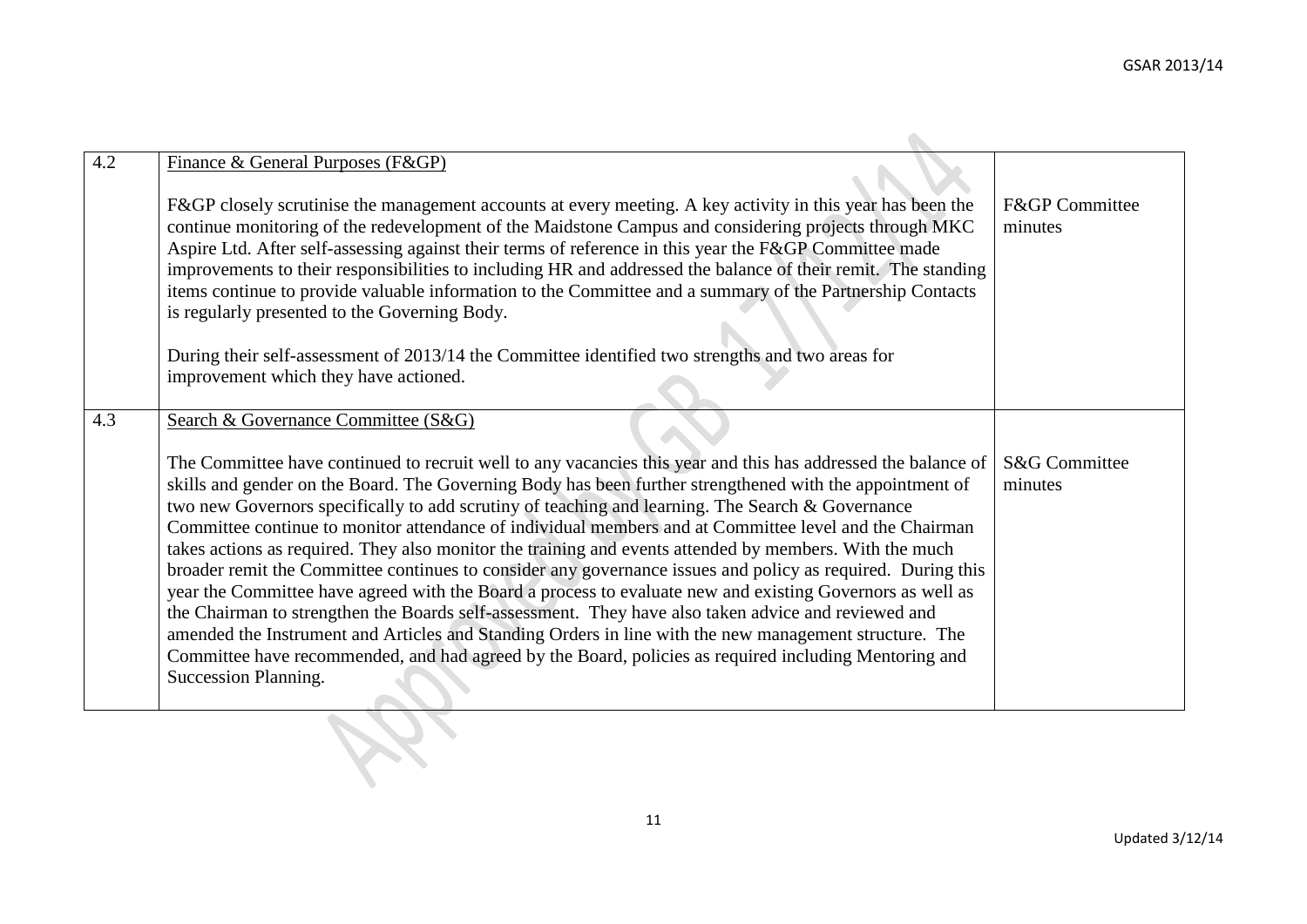| 4.4 | <b>Quality, Teaching and Learning</b>                                                                                                                                                                                                                                                                                                                                                                                                                                                                                                                                                                                                                                                                                                                                                                                                                 |                                                       |
|-----|-------------------------------------------------------------------------------------------------------------------------------------------------------------------------------------------------------------------------------------------------------------------------------------------------------------------------------------------------------------------------------------------------------------------------------------------------------------------------------------------------------------------------------------------------------------------------------------------------------------------------------------------------------------------------------------------------------------------------------------------------------------------------------------------------------------------------------------------------------|-------------------------------------------------------|
|     | During this year the Quality Development Panel (QDP) became a full Governing Body Committee called<br>Quality, Teaching and Learning (QTL). On the recommendation of the S&G the Board agreed that the work<br>of the QDP was so important that they wanted it reported directly to the full Governing Body and not through<br>the Principal's report as in previous years. The QDP welcomed this decision and at each meeting the QTL<br>receive reports on Student Voice; review of success rates and courses; the College SAR and IP; HE update;<br>MKCTS update; feedback for Governors informal visits plus a regular update from the VP on T&L including<br>observations. Two members of the Board with quality expertise sit on the Committee along with members of<br>staff including the Vice Principal and Assistant Principal for Quality. | <b>QTL Committee</b><br>minutes                       |
|     | The Governing Body continue to receive items from the Assistant Principal of Quality on the College SAR in<br>December and the College Observation Report & Staff Survey in July.                                                                                                                                                                                                                                                                                                                                                                                                                                                                                                                                                                                                                                                                     | GB minutes                                            |
| 4.5 | <b>Advisory Committees</b>                                                                                                                                                                                                                                                                                                                                                                                                                                                                                                                                                                                                                                                                                                                                                                                                                            |                                                       |
|     | These Committees were set up to gain the feedback of local community members, stakeholders and<br>employers. They continue to be fundamental in the review of the College's Strategic Priorities. Both<br>Committees conducted a review of the work they had carried out in 2013/14 and agreed their objectives for<br>the year centred on employability. Their strength has been focusing on issues local to their campus and<br>gaining the views and experience of local stakeholders. Although not an official Committee of the<br>Governing Body, this forum has become increasingly important to the Board and College as a link to the<br>community that the College serves. Key priorities for the community and the College are brought together at<br>these meetings and actioned as required.                                              | Medway and<br>Maidstone Advisory<br>Committee minutes |
|     |                                                                                                                                                                                                                                                                                                                                                                                                                                                                                                                                                                                                                                                                                                                                                                                                                                                       |                                                       |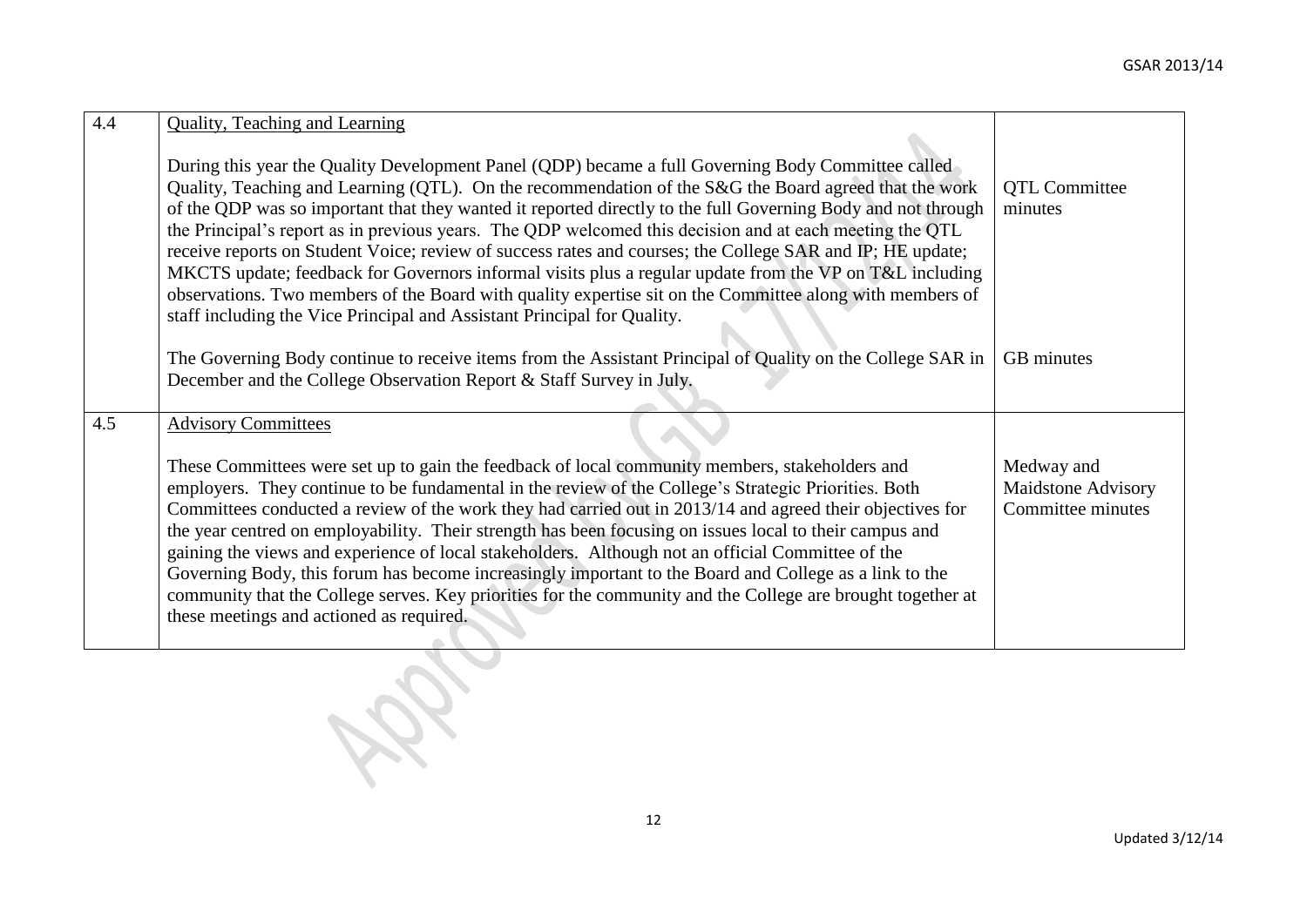| 4.6 | Mid Kent College Training Services (MKCTS)<br>In January 2009, the College was contracted to provide artisan, technical and professional training in<br>construction and engineering at the Royal School of Military Engineering (RSME). It formed a wholly<br>owned subsidiary company (MKCTS) which employs approximately 200 staff. The strong Board of MKCTS<br>meets six times per year to oversee the strategic management of the contract on behalf of the GB with<br>particular emphasis on current performance, improved teaching, an enhanced training environment, and<br>future development and diversification. The Board also monitors risk, health and safety, and financial<br>performance at every meeting, and has an annual away day to discuss the more strategic and longer-term<br>issues. The MKCTS Board report at every Governing Body meeting. |                                        |  |  |
|-----|--------------------------------------------------------------------------------------------------------------------------------------------------------------------------------------------------------------------------------------------------------------------------------------------------------------------------------------------------------------------------------------------------------------------------------------------------------------------------------------------------------------------------------------------------------------------------------------------------------------------------------------------------------------------------------------------------------------------------------------------------------------------------------------------------------------------------------------------------------------------------|----------------------------------------|--|--|
|     |                                                                                                                                                                                                                                                                                                                                                                                                                                                                                                                                                                                                                                                                                                                                                                                                                                                                          |                                        |  |  |
| 5   | To what extent does the Governing Body comply with its requirement in the Foundation Code of<br><b>Governance?</b>                                                                                                                                                                                                                                                                                                                                                                                                                                                                                                                                                                                                                                                                                                                                                       |                                        |  |  |
| 5.1 | The Governing Body adopted the Foundation Code on 28 March 2012. To comply with the Code the<br>Governing Body must fulfil all the requirements as defined in the Code as their 'role'. The College complies<br>with the requirements of the Code. The Clerk monitors the Code and the Search & Governance Committee<br>periodically review any outstanding actions. The Code is seen as good practice and the Board continues to<br>achieve all that it includes. The Audit and Accountability Annex of the Code was adopted at the 17 July<br>2013 Governing Body meeting and the College is either compliant or working towards being compliant with<br>all of the requirements.                                                                                                                                                                                      | GB and S&G<br><b>Committee Minutes</b> |  |  |
| 5.2 | Work effectively, including having a systematic approach to meeting statutory duties and approving and<br>monitoring priorities that are focused on improving teaching, learning and assessment<br>The Quality, Teaching and learning Committee monitor the drive for improving teaching, learning and<br>assessment.                                                                                                                                                                                                                                                                                                                                                                                                                                                                                                                                                    | <b>QTL Committee</b><br><b>Minutes</b> |  |  |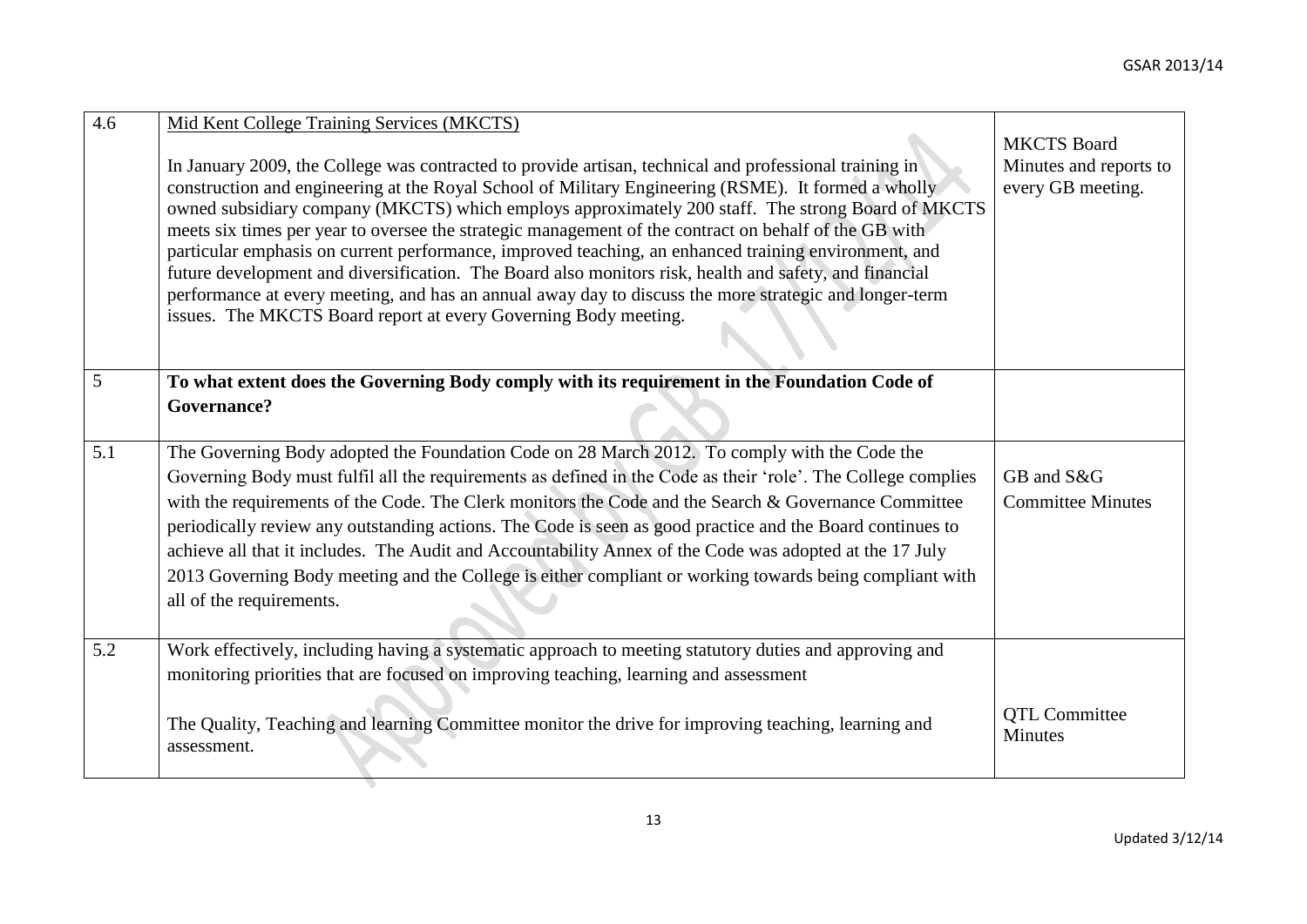The Governor Link Scheme and Governor Informal Visits continue to provide Governors with the opportunity to engage with students. Link Governors meet with the Head of Faculty, staff and students to support and advise the curriculum area. For example, the Link Governor of Creative and Visual Arts, who is the Deputy Director at the National Portrait Gallery, was the special guest and judge of the Art Exhibition.

Corine Burkin - Clerk to the Governing Body – October 2014